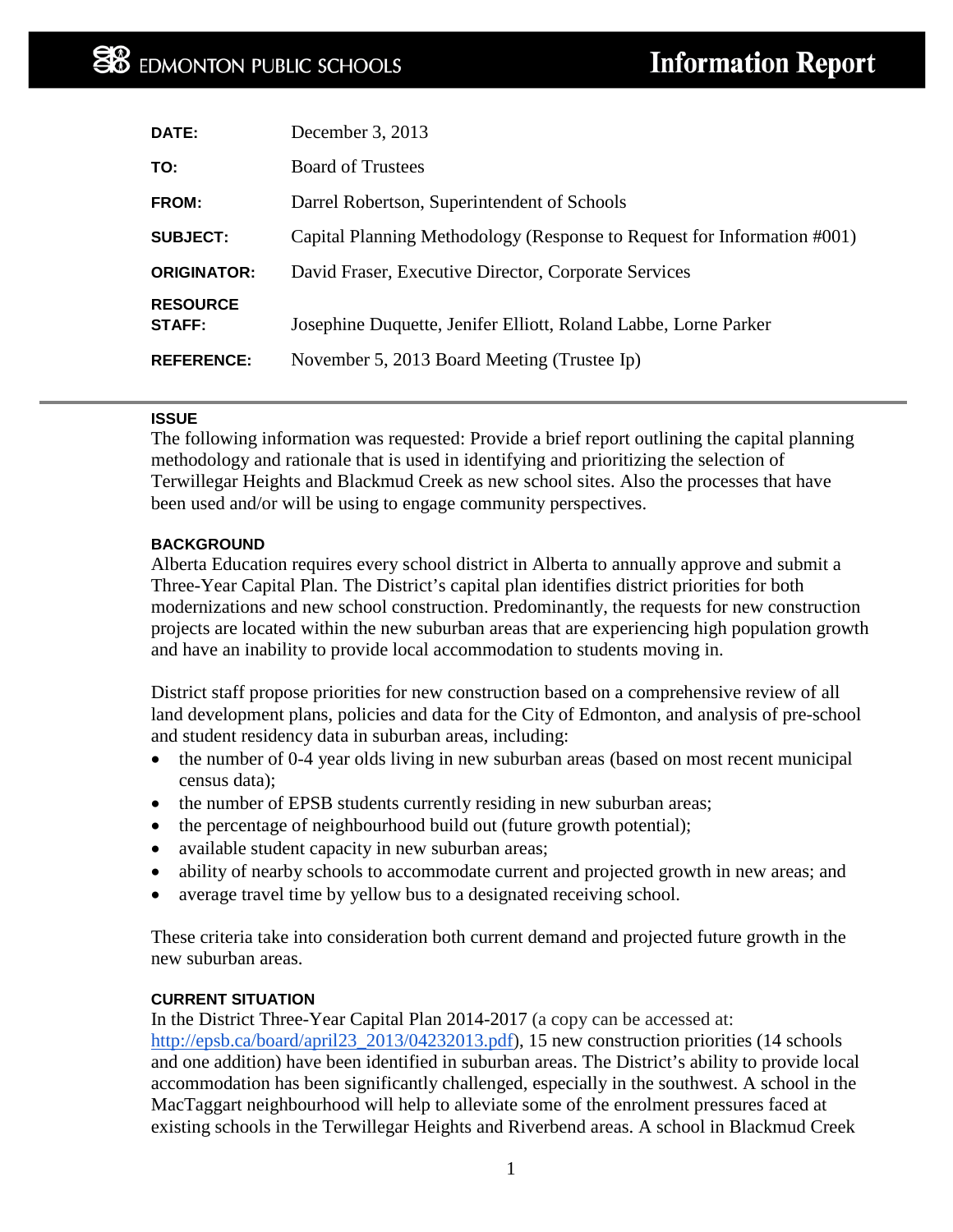will increase the District's capacity to offer local accommodation to current students residing in the north portion of the Heritage Valley area. Though many of the new construction priorities recognize the need to address future growth, the sites in Blackmud Creek and MacTaggart will allow the District to address immediate demand that has been realized in suburban neighbourhoods.

Since funding was announced for these two sites on May 2, 2013, district staff have been working closely with the City of Edmonton, Alberta Education and Alberta Infrastructure on building design options, site development and programming details. Community engagement is an important element of this planning process. The Planning department has established a section on our website that contains information regarding the two approved school construction projects [\(http://planning.epsb.ca/capital-planning/current-projects\)](http://planning.epsb.ca/capital-planning/current-projects). The webpage has been established to inform the broader community and will be continually updated. We have included basic information about the schools (e.g. grade configuration, capacity, location) as well as an FAQ section to address additional common questions. We have shared design/construction timelines, demographic information, general school opening processes (e.g. naming, attendance area development) and an up-to-date draft site plan. The link to the website was shared with community league contacts to ensure those living in the area would be informed of any information and answer possible questions.

In the case of the Blackmud Creek site, concerns were expressed by the community league in regards to traffic and potential safety issues. Several conversations have occurred between the Blackmud Creek Community League and district staff to ensure these concerns are addressed to every extent possible. City of Edmonton departments such as Transportation and Parks have been included in these conversations where their expertise has been of assistance. This direct communication with the community league will continue to ensure the school site will operate in a manner that is safe and functional despite some access limitations. Also, a rezoning application for this site will be submitted by the City of Edmonton prior to construction. Once this occurs, neighbouring properties will be notified and given a formal opportunity to comment and provide input.

Though a date has yet to be determined, public meetings for both schools will be held to share key information with community members. There will be an opportunity for the public to provide input during the school naming process as well. Information on how to submit a name suggestion will be posted on the District website, Facebook page and on Twitter. This process will commence in 2014. A short-list of names will be recommended to the Board of Trustees who will make the final decision on the name for each school.

## **KEY POINTS**

- An analysis of various data sources allow district staff to prioritize new construction projects for the District capital plan.
- The District recognizes there is a growing demand for local accommodation in suburban areas of the City by having included 15 new construction projects in the District Three-Year Capital Plan 2014-2017.
- Though only two projects have received provincial funding at this time, demand for the remaining prioritized projects remains critical.
- New construction priorities are based primarily on serving the needs of families and students that are populating the developing neighbourhoods. Schools in Blackmud Creek